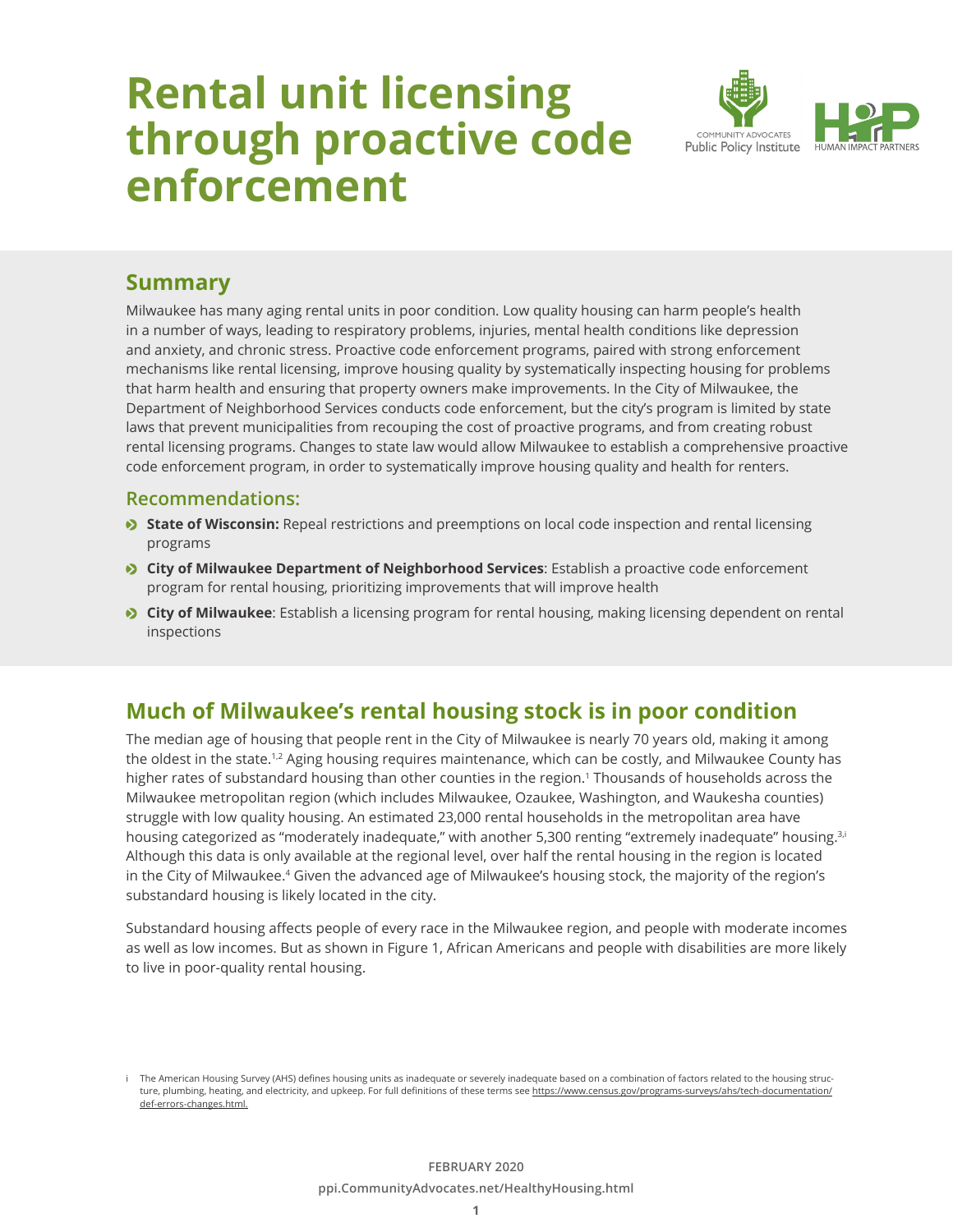

**Figure 1**: Percent of renter households living in inadequate housing by race and disability status in the Milwaukee region (Milwaukee, Ozaukee, Washington, and Waukesha counties)

*Source: US Census Bureau, American Housing Survey, 2015, Housing Quality*

## **Poor quality housing harms health**

In focus groups, low-income tenants in Milwaukee reported a wide variety of problems with their housing units that are known to harm health, including:

- Failing heating and electrical systems
- Leaks and mold
- Broken roofs, floors, walls, windows, doors, door locks, and railings
- Insect and/or rodent infestations
- Lead hazards

The evidence that tenants shared feeds into a large body of public health research on how low-quality housing affects health:

- In homes without adequate gas and electric services, people's chronic health conditions can worsen.<sup>5,6</sup>
- Structural problems like cracks in the wall, holes in the floor, and exposed wiring are linked to an increased risk of injury through falls and burns.<sup>5,7-9</sup>
- Children who are exposed to pests and mold in their homes have a higher likelihood of experiencing asthma and chronic allergies.7,8,10,11
- Kids are more likely to miss school, adversely affecting their overall school readiness and educational outcomes.12 Educational attainment in turn is key for supporting good health throughout people's lives.<sup>13</sup>

Problems with housing quality also contribute to stress and anxiety, which can have long-term effects on physical health. Research has found that living with problems like leaks, pests, and broken windows is harmful to mental health, especially for mothers, and that improving these housing conditions is likely to improve mental health.<sup>14</sup> Chronic stress in turn can contribute to chronic medical conditions including heart disease, diabetes, and cancer.15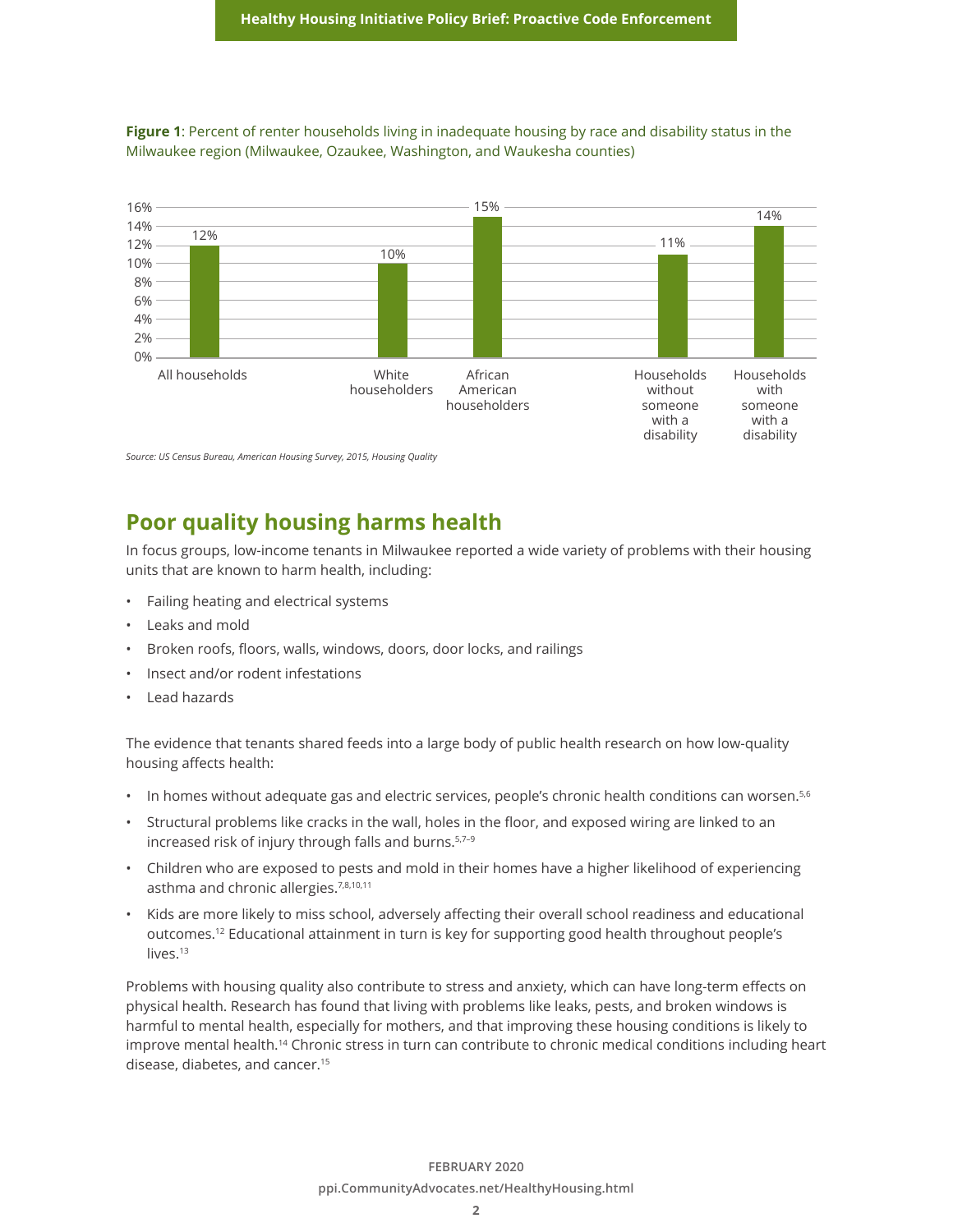#### **Current code enforcement practices in Milwaukee**

Residential code enforcement in the City of Milwaukee is led by the Department of Neighborhood Services (DNS) and primarily relies on complaints to trigger an inspection. Repair orders can also be made by inspectors who observe code violations in the course of their work. When inspectors find a violation, they issue an order to the property owner with a deadline for compliance. If the violation has not been addressed upon reinspection, DNS issues a fee, and these fees can escalate over time. Violations that are serious or not addressed for long periods of time can result in court action.<sup>16</sup>

## **Wisconsin state law currently limits cities' ability to recover costs or license units**

Milwaukee previously had a proactive code enforcement program targeting specific neighborhoods with high rates of housing problems. The Wisconsin Legislature and governor preempted the ability of local governments to run these programs by enacting 2015 Wisconsin Act 176, which prohibited cities and towns from maintaining or establishing new proactive rental inspection programs.17 A subsequent law change, 2017 Wisconsin Act 317, re-established local governments' right to enact proactive rental inspection programs in certain districts. However, this law also preempted local rental licensing and certification programs, which are a key mechanism for code enforcement, and placed restraints on inspection fees, making it impossible for a municipality to recover the costs of a proactive program.18 Building out a robust municipal proactive code enforcement program will require changing these state law preemptions.

#### **Limitations on inspection fees**

Prior to 2015 Wisconsin Act 176 and 2017 Wisconsin Act 317, DNS could charge landlords a small fee to proactively inspect housing units for code violations, which was crucial to pay for the cost of running the program. If DNS found a violation, later re-inspected the unit, and the landlord had not fixed it, DNS could charge a non-compliance fee that increased monthly until the problem was addressed, up to \$350, creating a strong incentive for landlords to address problems.

Act 317 prohibits city agencies like DNS from charging a fee for an initial inspection. If a major violation is discovered during an inspection and then corrected, DNS also cannot charge a fee for reinspection to ensure that the problem has been addressed. If the violation has not been addressed, DNS can charge for inspections, but in most cases the maximum fee is limited to \$150.

### **Proactive code enforcement can prioritize health and protect tenants from retaliation**

While tenants are legally protected from landlord retaliation for making complaints to DNS, in focus groups tenants and housing service providers have indicated that in practice tenants do experience retaliation and that it prevents them from contacting DNS regarding even serious quality issues.

Proactive code enforcement policies take the burden of responsibility off of tenants and make it possible for code enforcement to prioritize interior housing issues that are most likely to affect health and safety, rather than exterior problems more likely to generate complaints. Several evaluations of proactive code enforcement programs have found reductions in cases of dangerous code violations and an increase in properties brought up to standard.19 Combining proactive code enforcement with rental licensing provides for clear recordkeeping and greater transparency about landlords and housing conditions, ensuring that as a rule, rental units provide safe and habitable living spaces.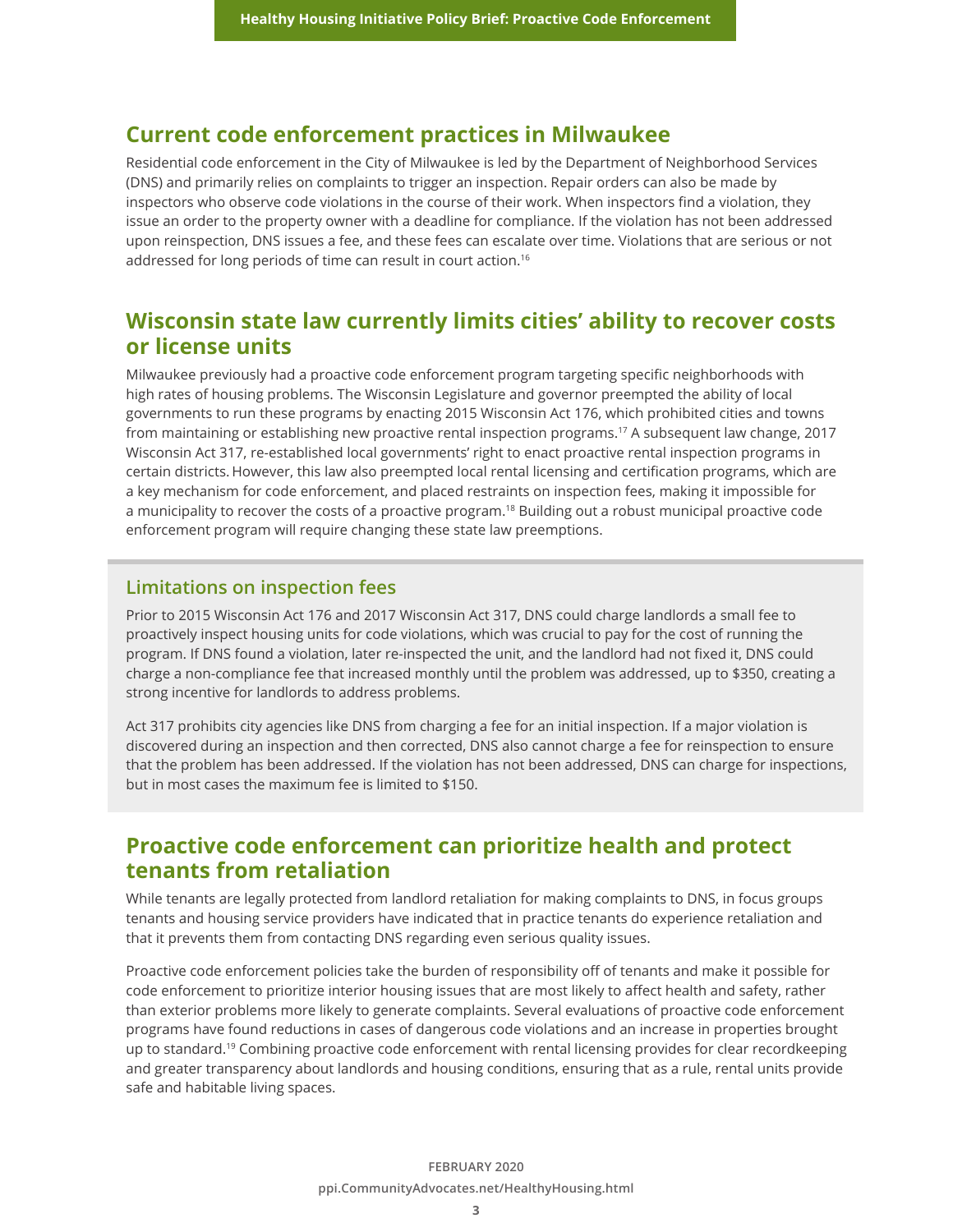#### **Recommendations and equitable implementation**

Based on extensive research about the negative health effects of low-quality housing, we recommend that Wisconsin repeal recent state laws that restrict robust local proactive inspection and rental licensing programs. Milwaukee should then create a strong proactive code enforcement and rental licensing program to ensure that rental housing in Milwaukee supports residents' health.

#### o **State of Wisconsin:**

- Repeal the restrictive fee structure for local code inspection programs
- Repeal the preemption on local rental licensing and certification programs
- **City of Milwaukee Department of Neighborhood Services**: Establish a proactive code enforcement program for rental housing, prioritizing improvements that will improve health
- **City of Milwaukee**: Establish a licensing program for rental housing, making licensing dependent on rental inspections

To develop and implement effective and equitable proactive code enforcement, the city should:

- Work closely with residents and advocates to create a program that meets community needs
- Prioritize violations that are more likely to harm health (such as mold, pests, and broken structures) and deprioritize aesthetic violations (such as yard maintenance)
- Prevent housing instability through careful rollout and provision of temporary housing
- Prevent or mitigate any additional costs being passed on to tenants
- Expand training programs to grow the pool of certified inspectors and contractors

### **Examples**

- **Boulder, Colorado** requires a license for all rental units, which must pass an inspection at registration and then every four years or on change of ownership. Units with code violations that do not pose an immediate threat to health and safety can receive a temporary license while their owners work to bring the unit into compliance.<sup>20</sup>
- **Baltimore, Maryland** requires annual registration of all rental properties. In order to receive a rental license, each unit must be inspected by a licensed inspector registered with the City of Baltimore. After passing an inspection, units are initially licensed for 2 years, and then must be re-inspected every 1 to 3 years, depending on their history of violations.21
- **Minneapolis, Minnesota** requires all rental units to be licensed and inspected. Fees and frequency of inspections are assessed according to a tiered system based on the units' history and severity of code violations. Inspection cycles can range from every 1 to 8 years.<sup>22</sup>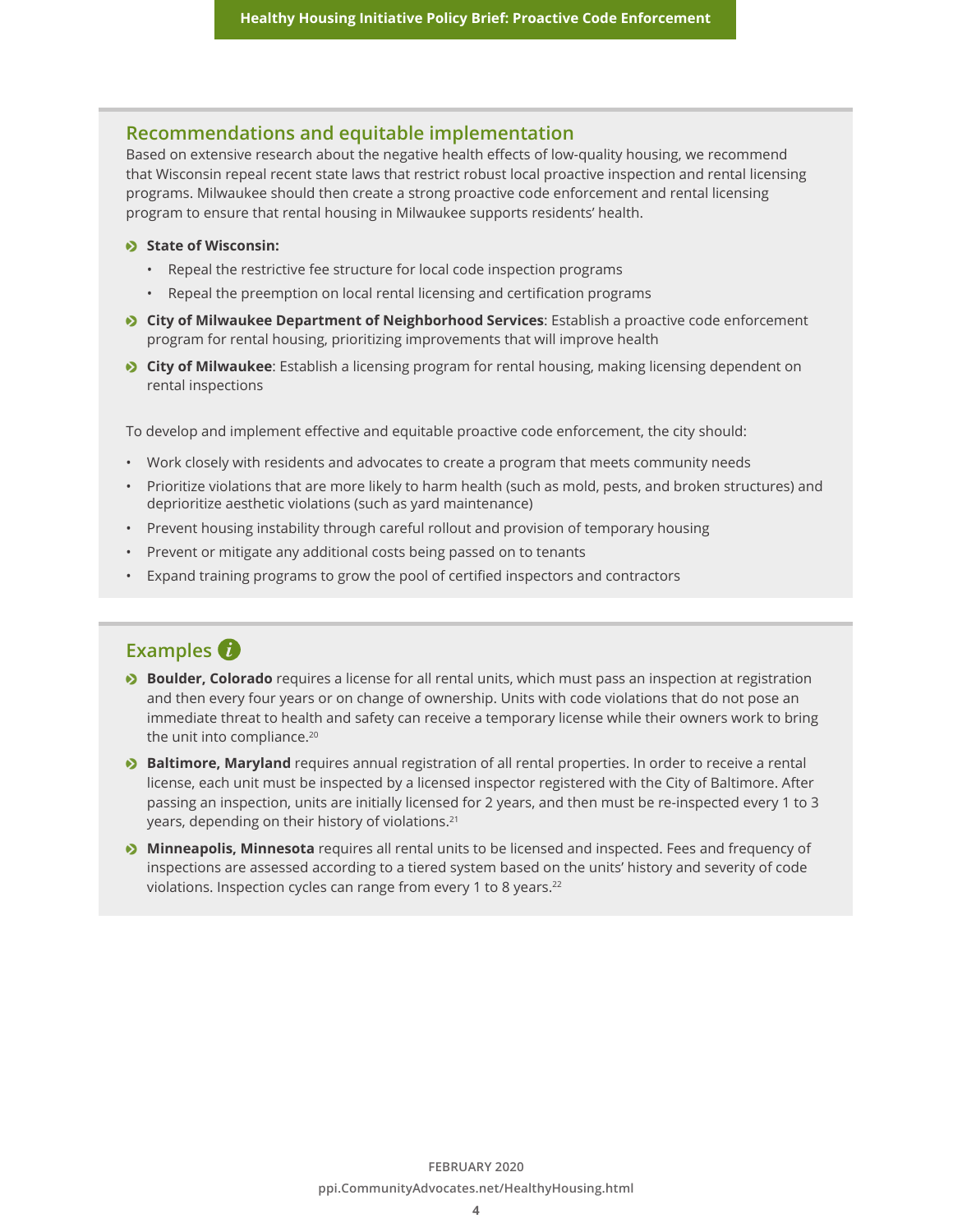### **Complementary policies and programs**

- **• Lead-safe certification:** Lead-safe certification should work in tandem with broader code enforcement policies to identify and remediate any residential lead hazards.
- **• Right to counsel in eviction cases:** Guaranteeing tenants legal representation in eviction proceedings would strengthen protection against retaliatory evictions.
- **• Transitional jobs programs**: These programs provide limited, subsidized job training and employment for people seeking work. They could be used to train inspectors and contractors for code enforcement and housing quality improvement.

# **Key Resources**

- Change Lab Solutions' [A Guide to Proactive Rental Inspections](https://www.changelabsolutions.org/sites/default/files/Proactive-Rental-Inspection-Programs_Guide_FINAL_20140204.pdf) and Up to Code: Code Enforcement [Strategies for Healthy Housing](https://www.changelabsolutions.org/sites/default/files/Up-tp-Code_Enforcement_Guide_FINAL-20150527.pdf) provide guidance for developing proactive inspection programs focused on health and well-being.
- o The Urban Institute report [Strategic Housing Code Enforcement and Public Health](https://www.urban.org/research/publication/strategic-housing-code-enforcement-and-public-health) shares findings from Memphis, Tennessee, about how code enforcement can prioritize improving resident's health.

### **Acknowledgements**

This policy brief is authored by Human Impact Partners and Community Advocates Public Policy Institute and is a supplement to the report *Home Is Where Our Health Is: Policies to Improve the Health of Renters in Milwaukee and Beyond.* To view the full report and additional briefs in this series, visit [ppi.communityadvocates.net/HealthyHousing.html.](http://ppi.communityadvocates.net/HealthyHousing.html) For additional information, contact Mike Bare at mbare@communityadvocates.net.

This brief was made possible by the generous funding of the Wisconsin Partnership Program at the University of Wisconsin School of Medicine and Public Health and the Joseph and Vera Zilber Charitable Foundation, Inc. The views expressed are those of the authors and do not necessarily reflect the views of these funders.